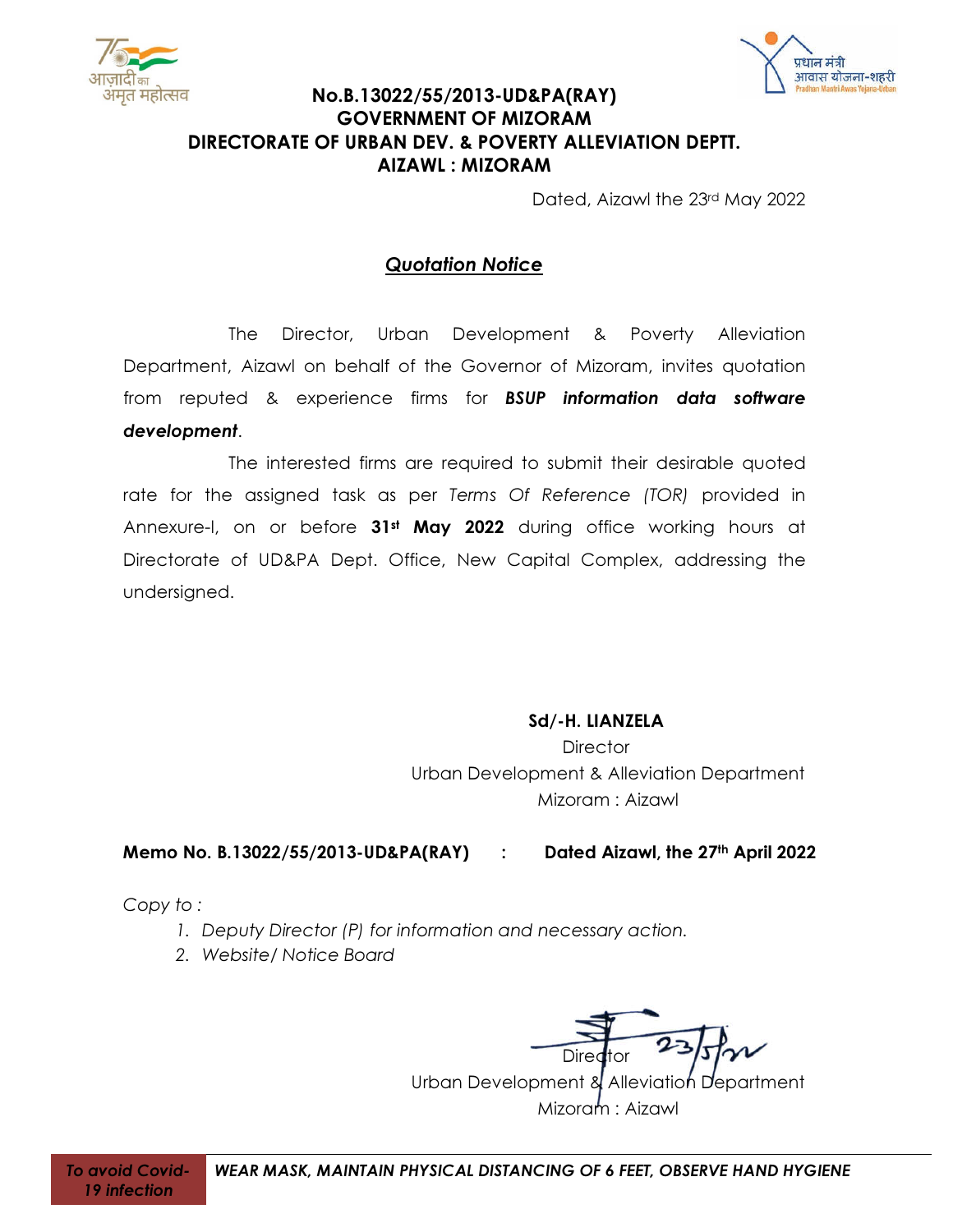



# ANNEXURE-I TERMS OF REFERENCE (TOR)

|                | Should have work experience of similar assignment with proof<br>documents.                                                                 |
|----------------|--------------------------------------------------------------------------------------------------------------------------------------------|
| -II.           | NIC/ICT server must be used as domain.                                                                                                     |
| $\mathbf{III}$ | Lowest Bidder is not the chief criterion and must not be entertained<br>among the bidders qualifying the required experience as mentioned. |
| IV             | Rate shall be quoted in the prescribed format provided in Annexure-II.                                                                     |

## DESCRIPTION OF TASK

Data Software must be applicable to access:

| A | BSUP Housing Beneficiaries with photographs, Personal details with Block<br>No.& Room No. |  |
|---|-------------------------------------------------------------------------------------------|--|
| B | BSUP Housing Building Block details and information.                                      |  |
|   | Vacant Room search.                                                                       |  |
| D | Any other required information provided by the nodal agent on award<br>of the task.       |  |